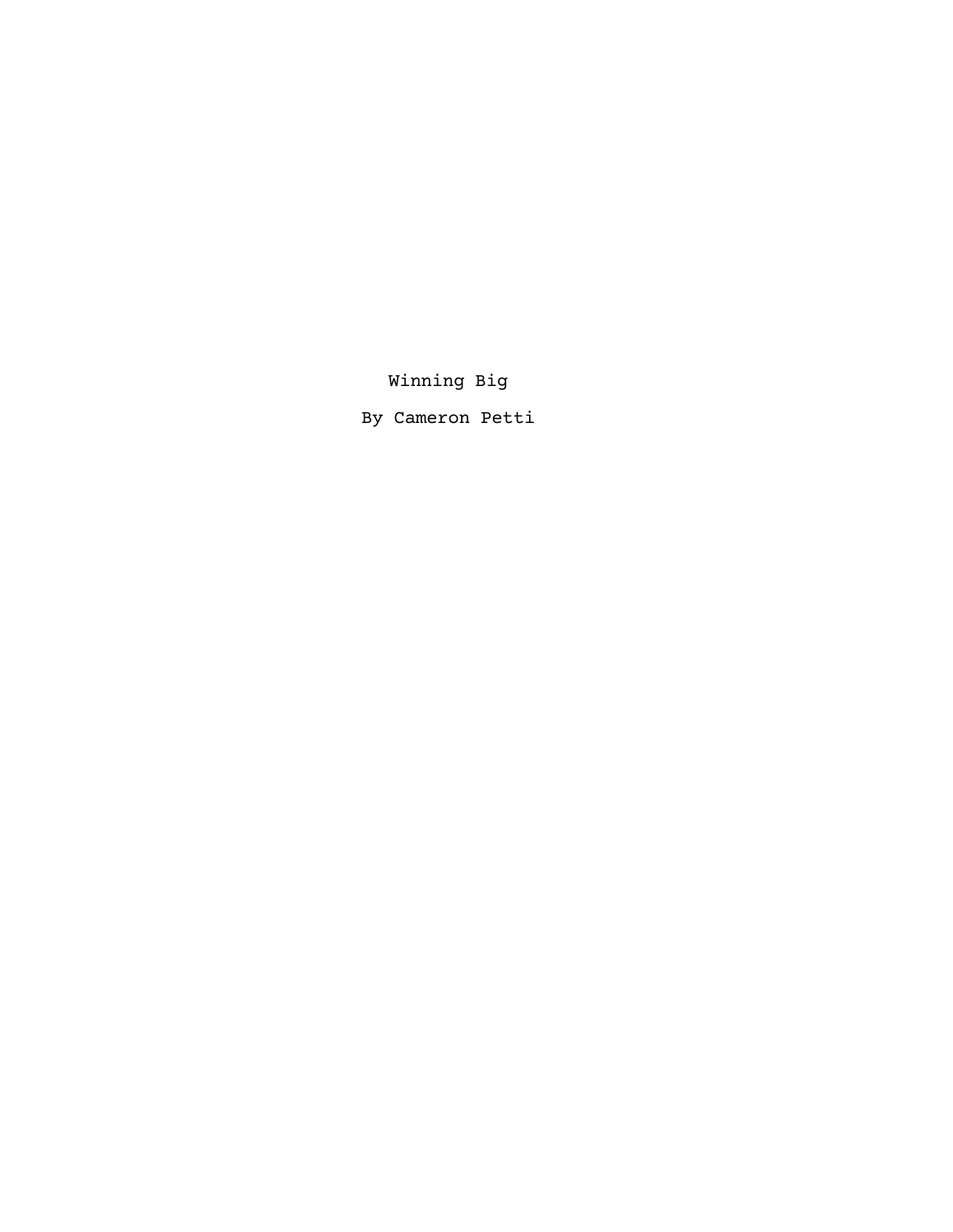## **PAGE 1 - 6 PANELS**

**Panel 1:** The exterior of a generic, familiar gas station, with only a single car that is pulling up into one of the parking spots near the front of the building.

1. STU (FROM INSIDE THE CAR): Hahaha! Yes!

2. STU (FROM INSIDE THE CAR): Yes! Yes! Yes!

**Panel 2:** An interior shot of the station, and of AHMED, the cashier, who is leaning over the front counter, bored out of his mind as he scrolls through social media on is phone. While the counter is next to the cash register, the shot is specifically framed so that we only see the top part of the face of the register that has a sign that says "Lotto Winners! This Could Be You! Play Today!" In later, wider shots, we can see that there are a bunch of different Polariods tacked onto the register underneath the sign, but we are only ever able read the sign, not any details of the photos until the last reveal.

**Panel 3:** STU, a big, boisterous Texan, has suddenly burst through the doorway, beaming, absolutely ecstatic. Ahmed is taken completely by surprise.

1. STU Hey!

2. STU You cash lotto tickets, right?

3. AHMED Uh, sur--

**Panel 4:** Stu is now at the counter, looking absolutely crazed in his excitement.

1. STU --Of course you do! Yore a gas station, ain't ya!? What else do ya do BUT cash in lottos!?

2. AHMED: Uh, well, gas, but--

3. STU: Well I...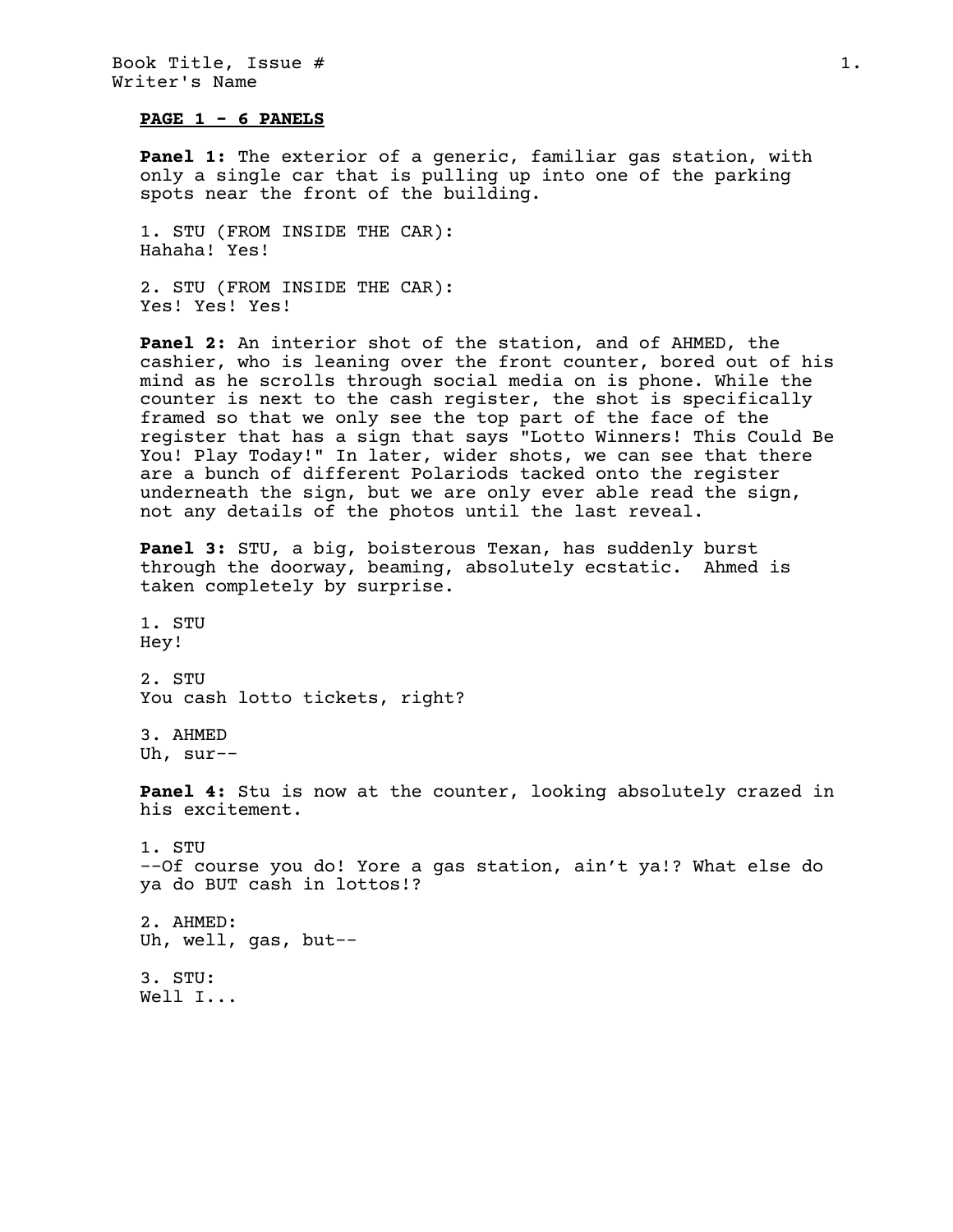Book Title, Issue # 2. Writer's Name **Panel 5:** Stu's hand, slamming a lotto ticket down on the counter. 1. SFX: SLAM! **Panel 6:** Tight in on Stu's face, grinning wildly. 1. STU: ...Have a lotto ticket to cash in.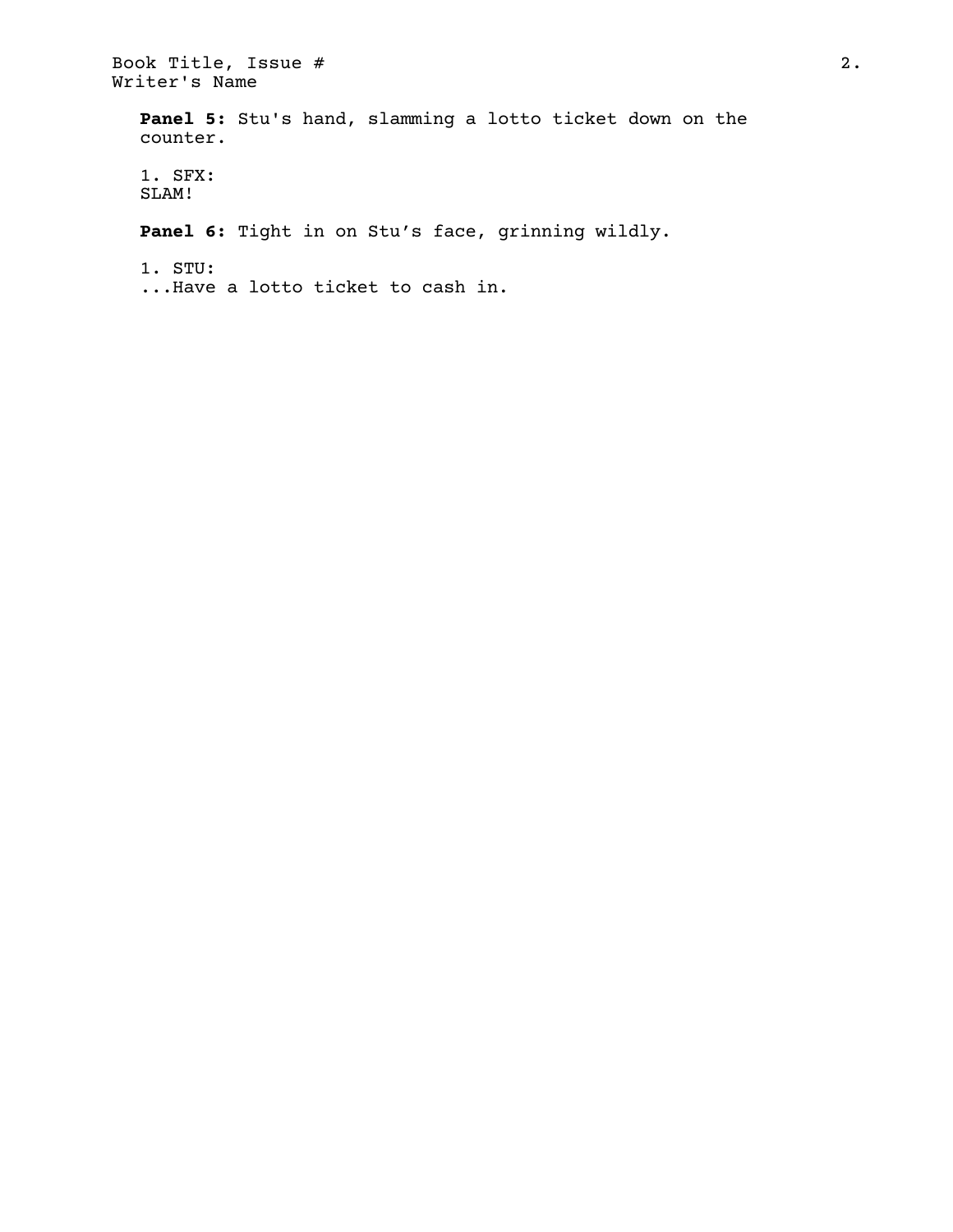## **PAGE 2 - 6 PANELS**

**Panel 1:** Ahmed now has the ticket in his hands, and is looking at it as Stu stares at Ahmed.

1. STU Take uh look!

2. AHMED: Oh wow, this is a Maxi-

3. STU: Yep! A *MaxiMillion* ticket!

**Panel 2:** Tighter in on Ahmed, looking at the card in moderately impressed.

1. AHMED: That means, you just won-

**Panel 3:** Tight in on Stu, who is shouting out to the heavens.

1. STU SEVENTY FIVE **MILLION DOLLARS!**

2. STU HAHAHAHAHAHAHA!

**Panel 4:** Ahmed is at computer for the lotto system, punching in information from the ticket into the machine as Stu starts looking around the store, lost in thought.

1. AHMED: Obviously sir, we don't have the seventy five million *here* in the store, but I can put you in the system and-

2. STU Sure, sure. Of course.

3. STU: Man, what am I gonna do with all that money?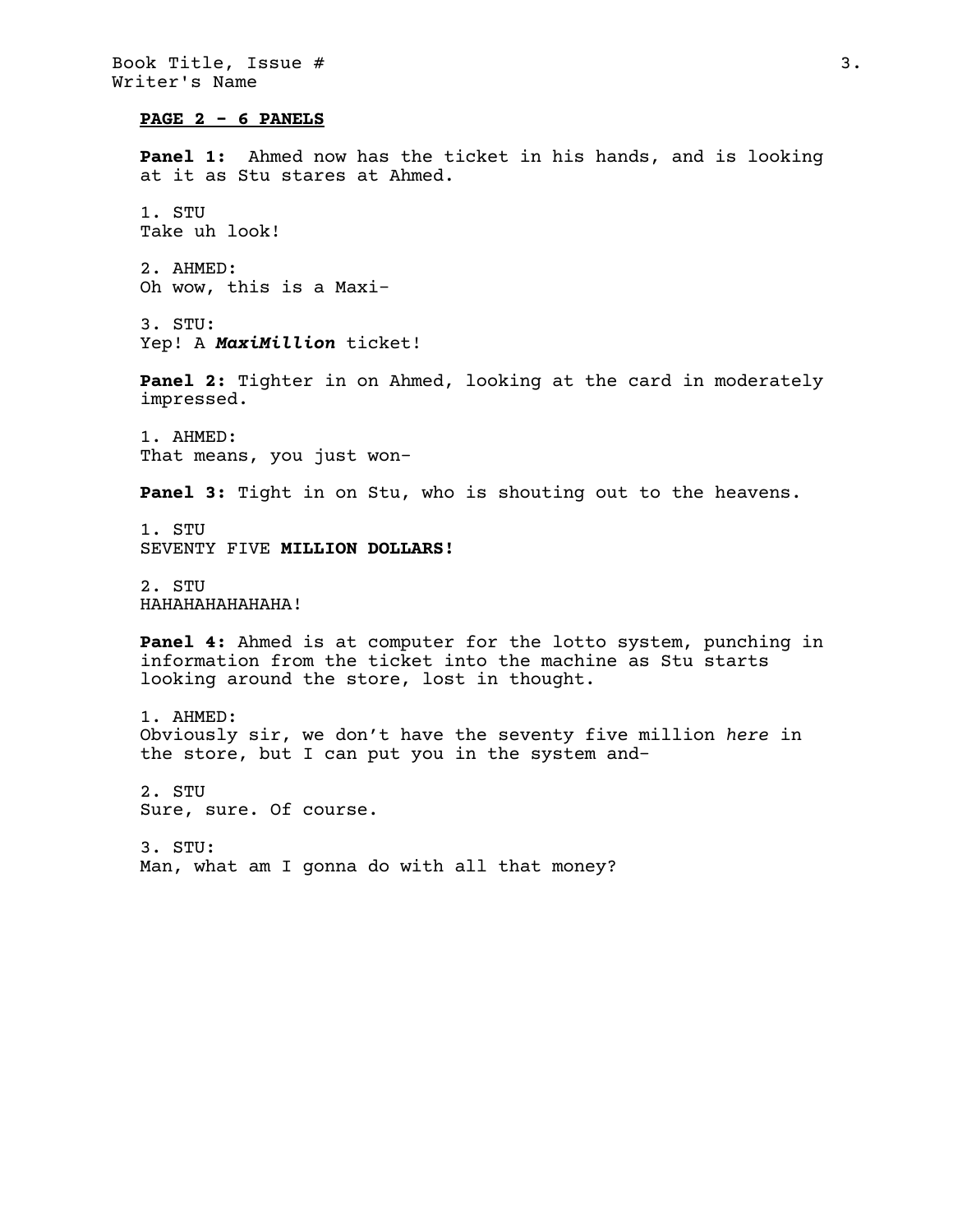Book Title, Issue #  $4.$ Writer's Name **Panel 5:** Ahmed is still working away, and Stu has found himself looking absently at a spinner rack of potato chips. 1. STU Bitchin' ride, sick house, big ass pool in the back... 2. STU I could.... 3. STU: ....I could do anything I want.... 4. STU: ....I could... **Panel 6:** Stu has knocked over the spinner rack, spilling the chips everywhere. Ahmed is looking up at him and calling to him, when Stu has his head kicked back in laughter. 1. AHMED: Hey! 2. STU Hahahahaha! Don't worry kid!

3. STU: I'll pay for it!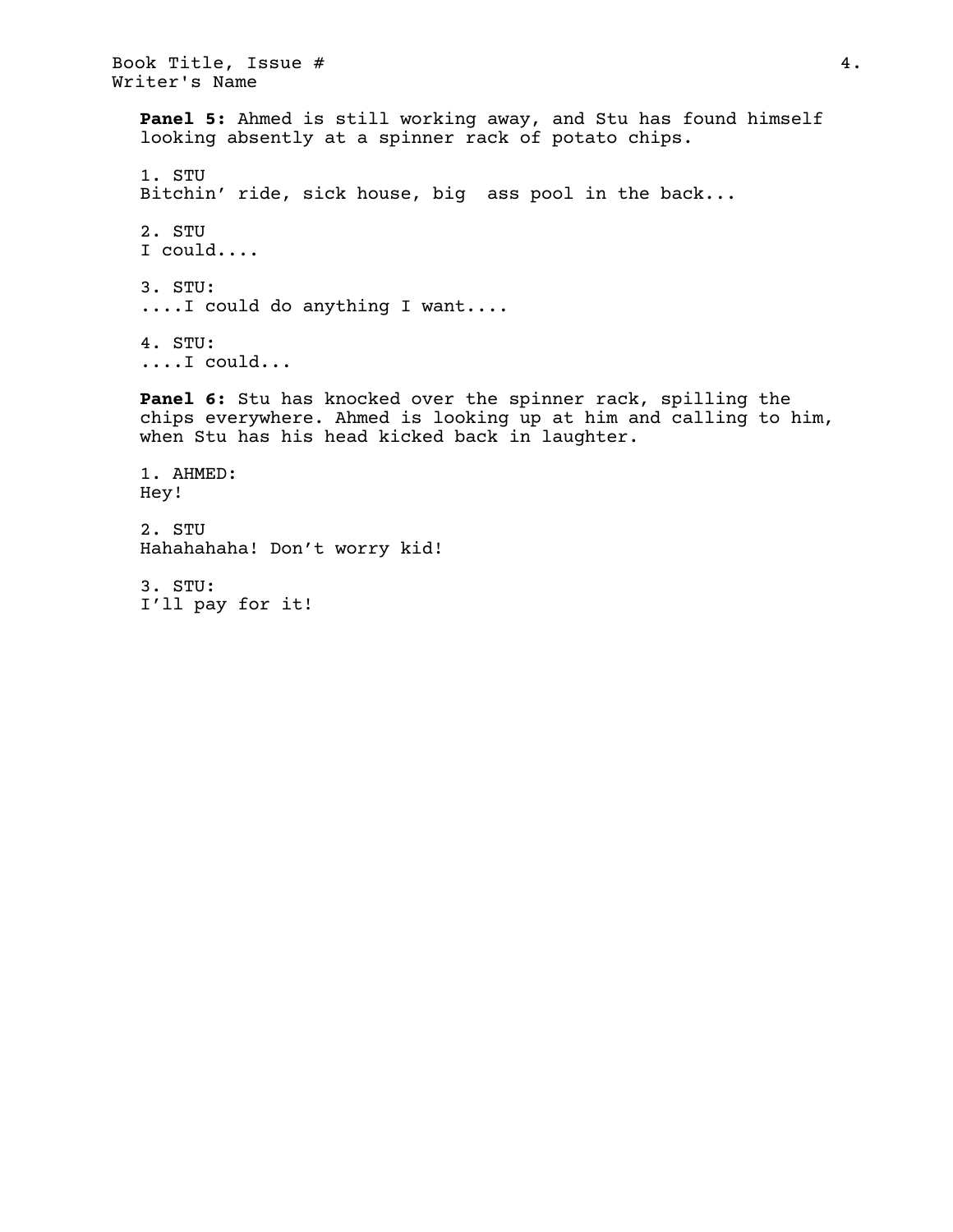Book Title, Issue # 5. Writer's Name **PAGE 3 - SIX PANELS Panel 1:** Ahmed is handing the ticket back to Stu. 1. AHMED: Alright, the ticket has been put into the system, and the lottery board has been notifi-- 2. STU Thanks kid! Yore the best! 3. STU: I'll make sure ya get a big tip! **Panel 2:** Stu is staring down at his ticket as Ahmed is pulling out an old Polaroid camera 1. STU Heck, I might just buy this whole dang place! Make ya the CEO! 2. AHMED: That's very generous sir, thank you. Um, would you mind if I took a pic-- 3. STU: A picture!? Sure! **Panel 3:** Stu has stepped back and is striking a pose, flashing a big, cheesy smile, with one hand on his hip, triumphantly, the other brandishing the ticket to towards the camera. Ahmed is looking through the viewfinder at him. 1. AHMED: We always like to take a picture of the winners who claim their prizes her-- 2. STU WAIT! **Panel 4:** Same as panel 3, but now the hand on Stu's hip has transferred to a "flashing the guns" bicep pose, as Stu kisses his not-so-bulging muscle. 1. STU Ok. Go ahead. **Panel 5:** Same Panel, but with a flash of the camera on Stu. 1. SFX: FLASH! 2. SFX: Wrrrrrr.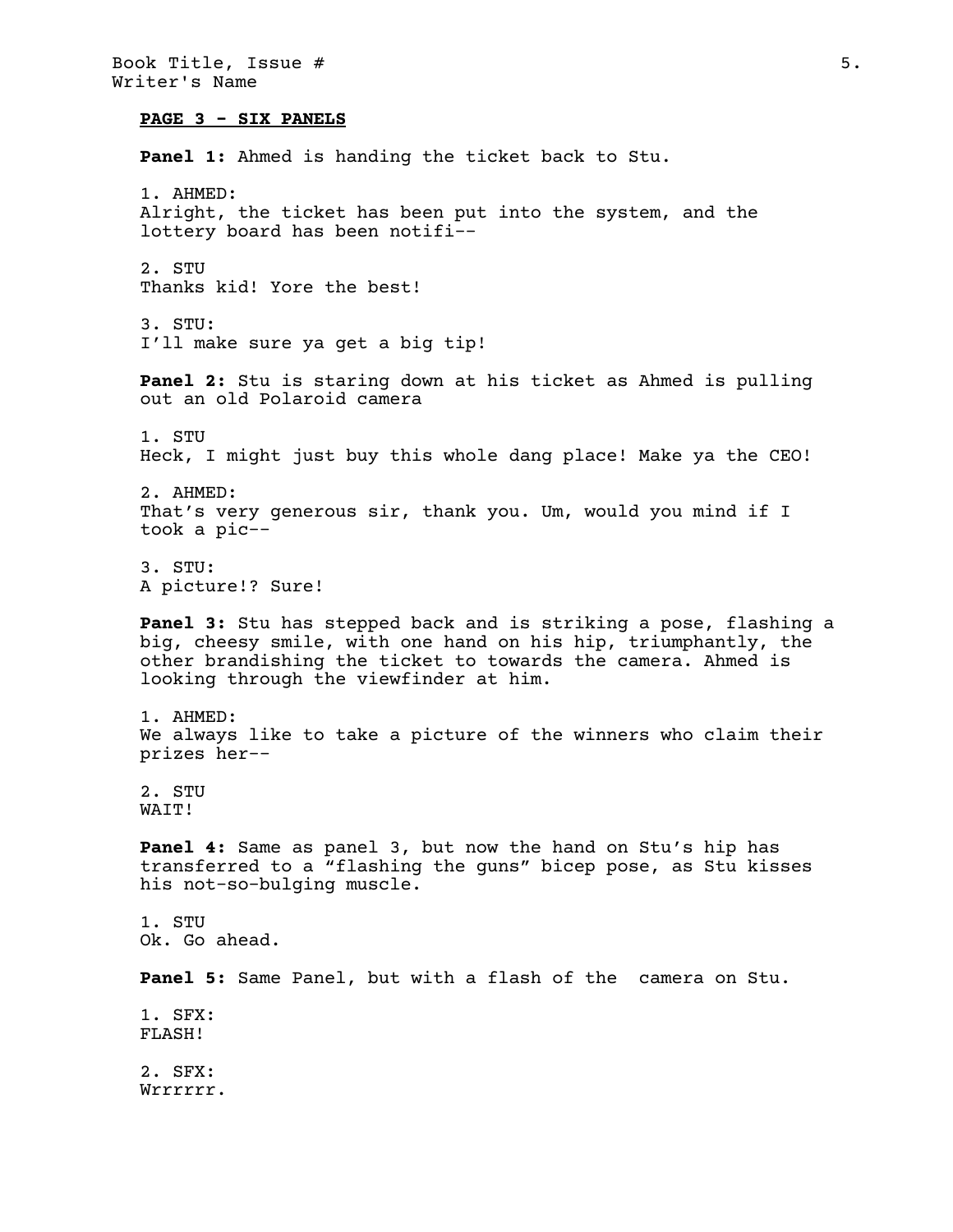Book Title, Issue # 6. Writer's Name

**Panel 6:** Ahmed is holding the camera in one hand, as he looks at the freshly taken Polaroid in the other. Stu has crossed his arms in smugness as he looks down at the picture too. 1. AHMED: I think that's a good one. 2. STU Course it is! Ha!

3. STU: Hey, when did ya say those lotto guys were gonna be here?

4. AHMED: Uh...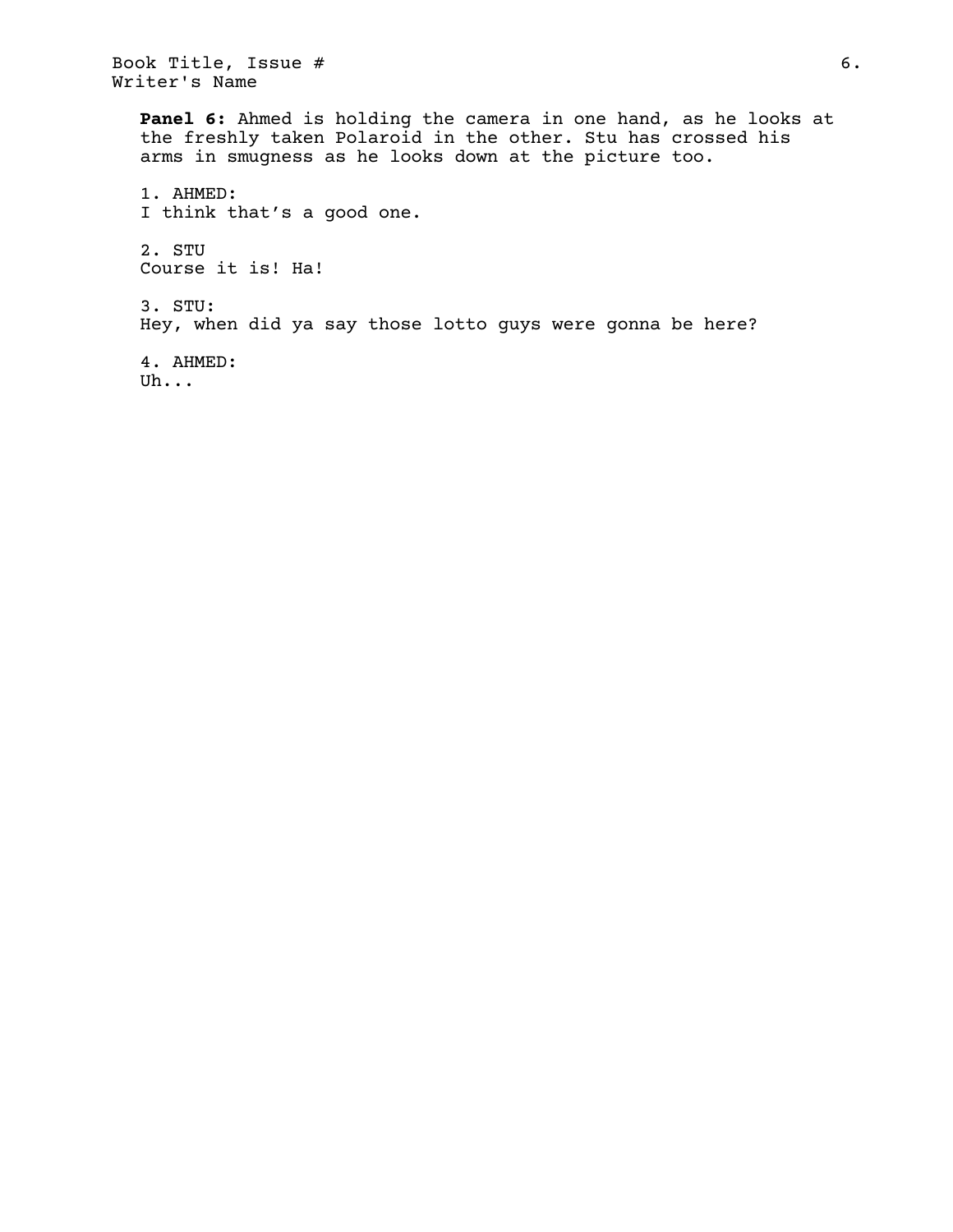## **PAGE 4 - PANELS**

**Panel 1:** A police officer in SWAT gear has kicked the door open. Behind him, there are all sorts of different officers and armored vehicles. Ahmed is unaffected, as if this is an everyday occurrence. Stu, however, has jumped back, away from the door, in complete shock and horror.

```
1. SFX:
WHAM!
```
2. SWAT MAN: **EVERYBODY FREEZE! DON'T YOU MOVE!**

**Panel 2:** SWAT team have flanked the door as two MEN IN BLACK with sunglasses and ear pieces, the works, have stepped in the doorway. Stu is still in absolute shock. Ahmed watches, still unaffected.

1. MAN IN BLACK: Stewart Brand?

2. STU Uh, uh, uh, my friends call me, uh, Stu-

3. MAN IN BLACK: Stewart Brand, with the purchase and redemption of that lottery ticket,you are in violation of United Temporal Law code 3567 and are hereby charged with the crime of time traveling for personal gain, a direct violation of the 2078 treaty of Guansahloops. Please, come quietly. We don't want to fight you.

**Panel 3:** In the background, two men in SWAT gear escort a kicking and screaming Stu out of the store as the other MAN IN BLACK stop to talk to Ahmed.

1. STU I'm innocent! I swear! Ya guys gotta believe me!

2. MAN IN BLACK: Thank you for the tip. We got here as fast as the 4th dimension could bring us.

2. AHMED: No problem officer, glad to help.

**Panel 4:** Top down on the counter as Ahmed is finishing writing "Stu Brand" on the bottom of the Polaroid of Stu with a marker.

1. AHMED: Hey, quick question? Do you know why they always fall for it? I mean, it's pretty obvious, you know? Like, how do they not see the trap?